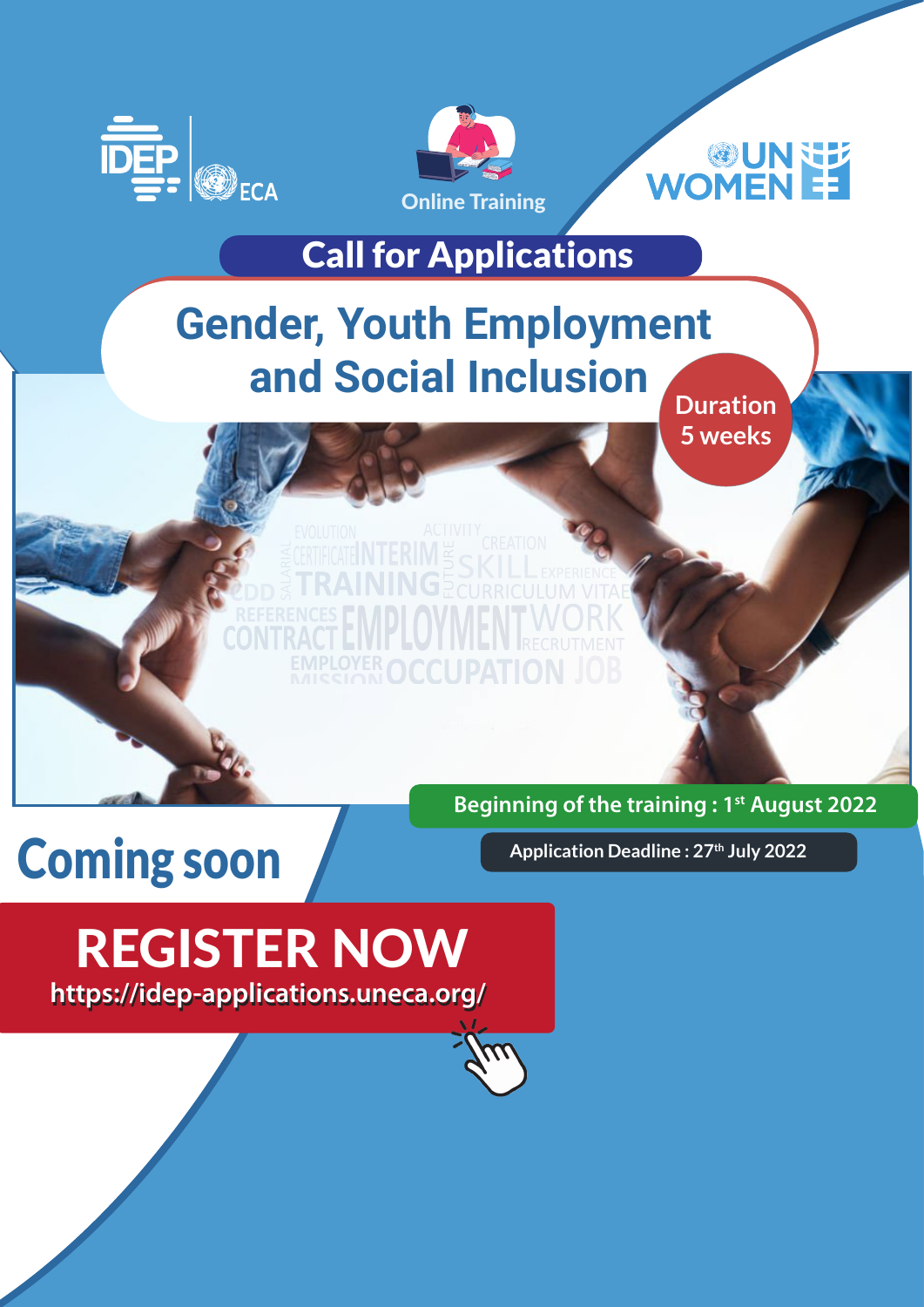**Gender, Youth Employment and Social Inclusion**

## Call for applications

## *Announcement in Brief*

 Type : **Short Term Course**  Programme Area **: Gender and Youth Studies Beginning of the course: 1st August 2022** Application Deadline : **27th July 2022** Duration : **5 Weeks** Language : **Bilingua**l ( **English / French )**



*IDEP strongly encourage and supports the participation of suitably qualified female officials in its capacity development and training programme*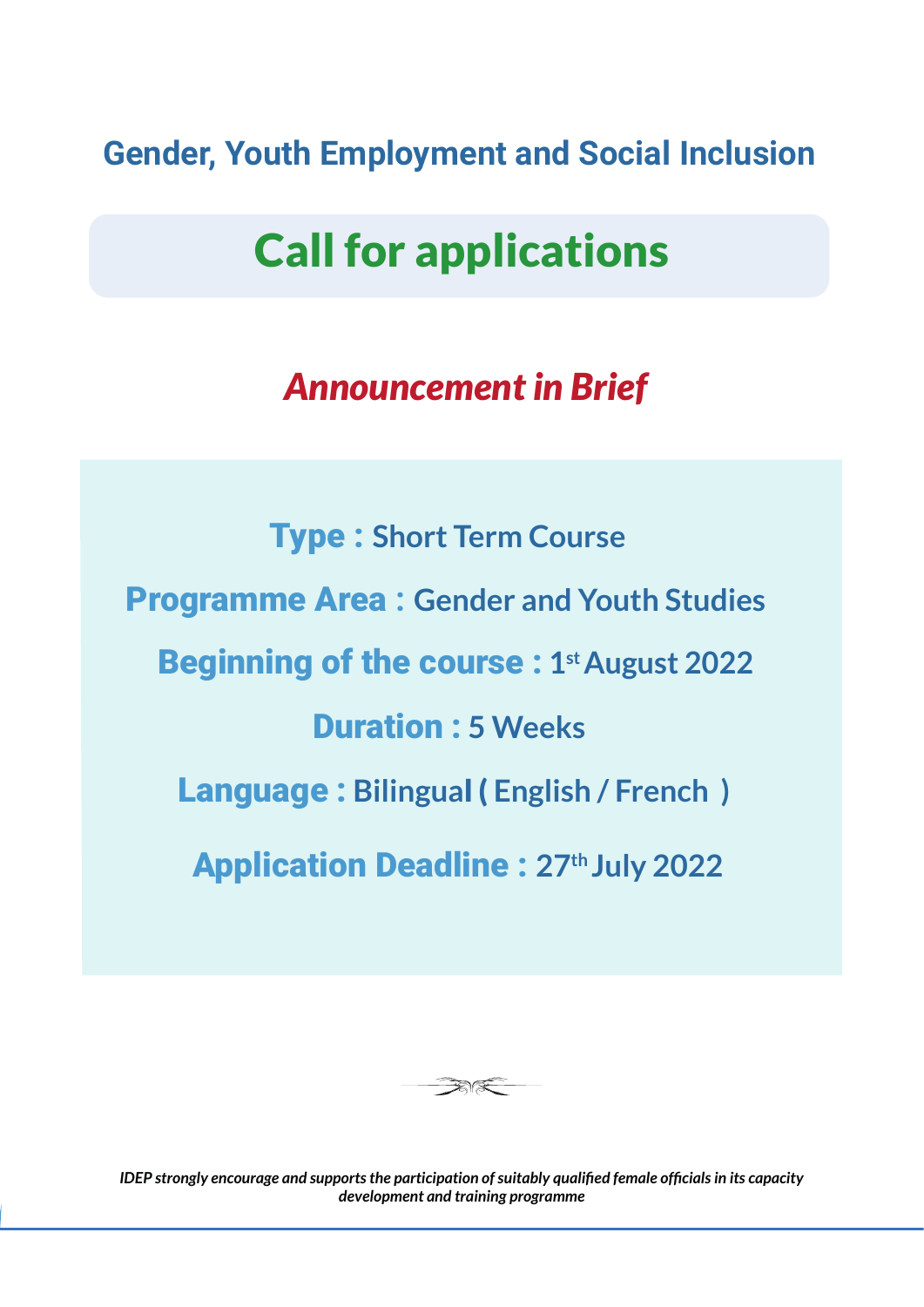

#### **Programme Rationale**

With its 1.3 billion inhabitants - a largely young and energetic population - the continent's steady economic growth has been, and is, driven by the dynamism and vigour of its people, displaying immense diversity, creativity and innovation. The continent is also endowed with a plethora of natural resources . Africa is in the midst of massive changes in population, development, and growth. Mortality has declined substantially in the past 20 years, resulting in a pyramid-shaped age structure . Africa is currently the world's youngest region; and young people under 25 years old constitute 60 per cent of the population. By 2030, almost one fifth of the global labour force – and nearly one third of the global youth labour force – will be from this region.

The African region today is home to a labour force that is almost 500 million strong. However, by 2030, the size of the labour force will have grown to 676 million, a staggering 40 per cent increase, driven by the rapidly growing number of youth labour market entrants .

Estimates indicate that 11 million youth will be entering the labor market in Sub-Saharan Africa each year for the coming decade, with the potential to dramatically promote development and reduce poverty. But to make the most of this historic development opportunity, young people need to engage in productive employment that fuels economic growth. Investing in youth also offers important spillovers: because youth have a longer working life ahead of them than older adults, improving labor prospects early can affect youth's investments in their children and reduce the inter-generational transfer of poverty. Young women's employment contributes additionally to economic development . In Sub-Saharan Africa, employment in general and women's employment in particular exhibit somewhat different patterns relative to other regions of the world. In this region, youth leave school earlier than in other regions and join the workforce at an earlier age. Education past primary school is often out of the reach of young people living in poverty and those who are otherwise vulnerable or marginalized, as they are expected to help cover their family's more immediate needs, and this early exit from education further limits their future employment options. The importance of education in expanding job opportunities in the school to-work transition (SWTS) period is particularly evident in these circumstances .

Although the ratio of female to male labor force participation rates is higher in Sub-Saharan Africa than in any other region, these high rates of female labor force participation mask underlying challenges for women. A large majority of employed women work in vulnerable employment. In addition, youth unemployment rates in Sub-Saharan Africa are double those of adult unemployment, and unemployment rates for women are higher than rates faced by men.

Closing Gender gaps is essential to realizing the Sustainable Development Goals (SDGs) of the 2030 Sustainable Development Agenda, particularly SDG 5 on achieving gender equality and empowering of all women and girls; and SDG 8 on promoting inclusive and sustainable economic growth, employment and decent work for all.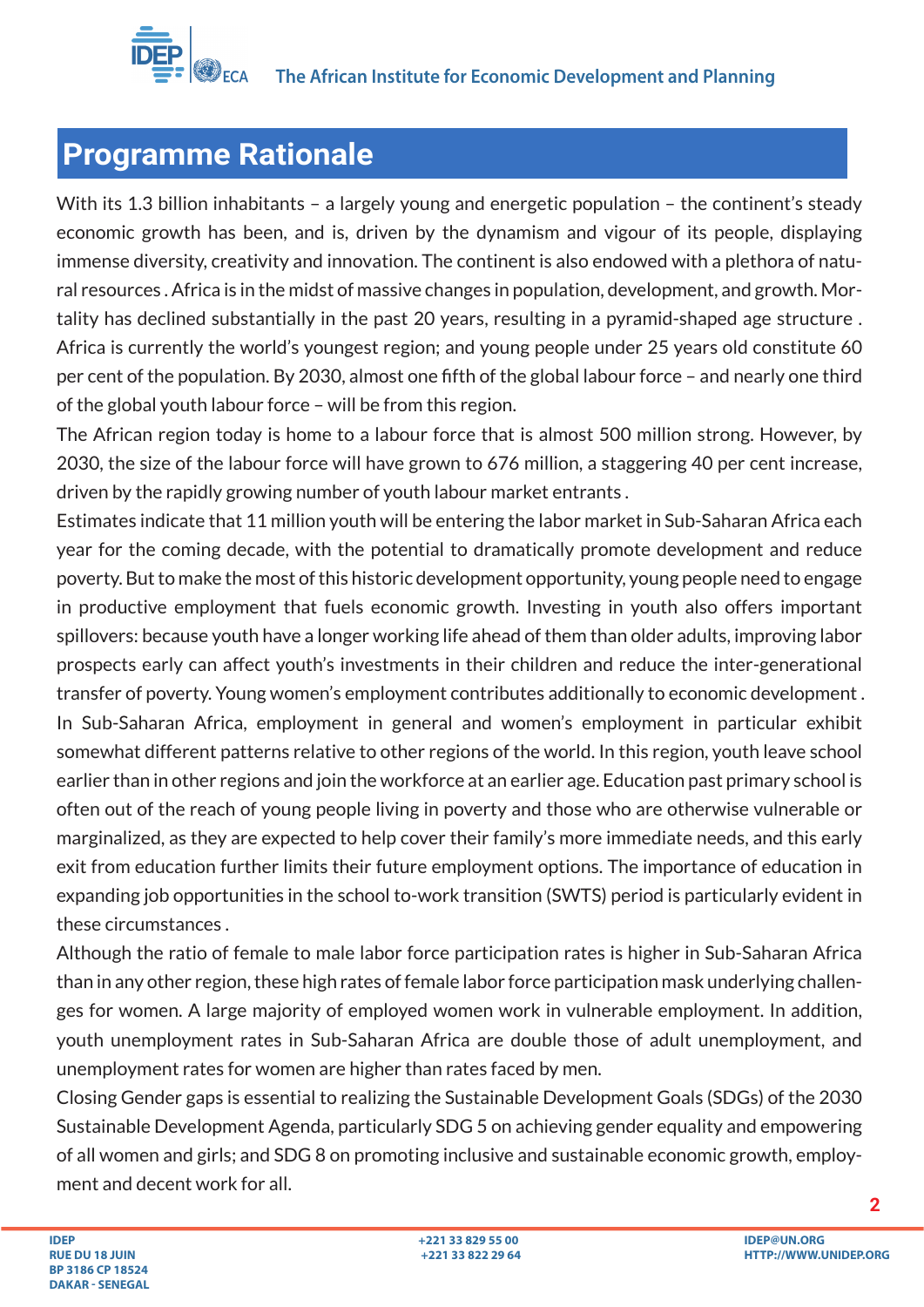

#### **Learning Objectives**

The overarching objective of the course is to provide middle and senior level officials and decision makers with the necessary skills, tools and mechanisms to enhance gender and youth development efforts, to develop gender-informed policies; advance young women's empowerment, employment and social inclusion in the context of youth employment programming and policy making.

By the end of the capacity-enhancement training programme, the participants are expected to have acquired:

- An improved Knowledge of gender and youth employment programming and policy-making in Sub-Saharan; with a special focus on advancing young women's empowerment, employment and social inclusion;

- Increased collaboration between the youth movement and the women's movement to ensure strengthened intergenerational partnerships for gender equality and social inclusion;

- Empowering youth (young men and young women) as partners to achieving gender equality and social inclusion;

- Ensuring that equal economic opportunities are available to, and barriers to economic participation are removed for young women to create entrepreneurial and employment prospects for young women;

- Advocating for gender- responsive social protection to ensure full participation of women in the labour market with access to public-care, childcare and long-term care services.

#### **Content and Structure**

The course consists of the following key modules:

Module 1: Gender and Youth Employment in Sub-Saharan Africa

Module 2: Empowered Youth (Young Men and Women) as Partners in Achieving Gender Equality

Module 3: Data and Knowledge Generation on Youth and Gender Equality

Module 4: Reconciling the Worlds of Work and Care

Module 5: Women's Employment, a Lever for Economic Development and Social Inclusion

## **Methodology**

This self-paced course will be delivered from 01th August to 02nd September 2022. The course will be moderated asynchronously on a weekly basis and participants are required to participate in weekly on-line live sessions. In addition, each module has interactive lessons that provide the core content around the topic for that module.

The lessons are designed in a way that learners are also able to self-assess their understanding through built-in quizzes. Additional resources such as bibliographies, web links and optional readings are provided for participants who wish to deepen their knowledge of the course topic.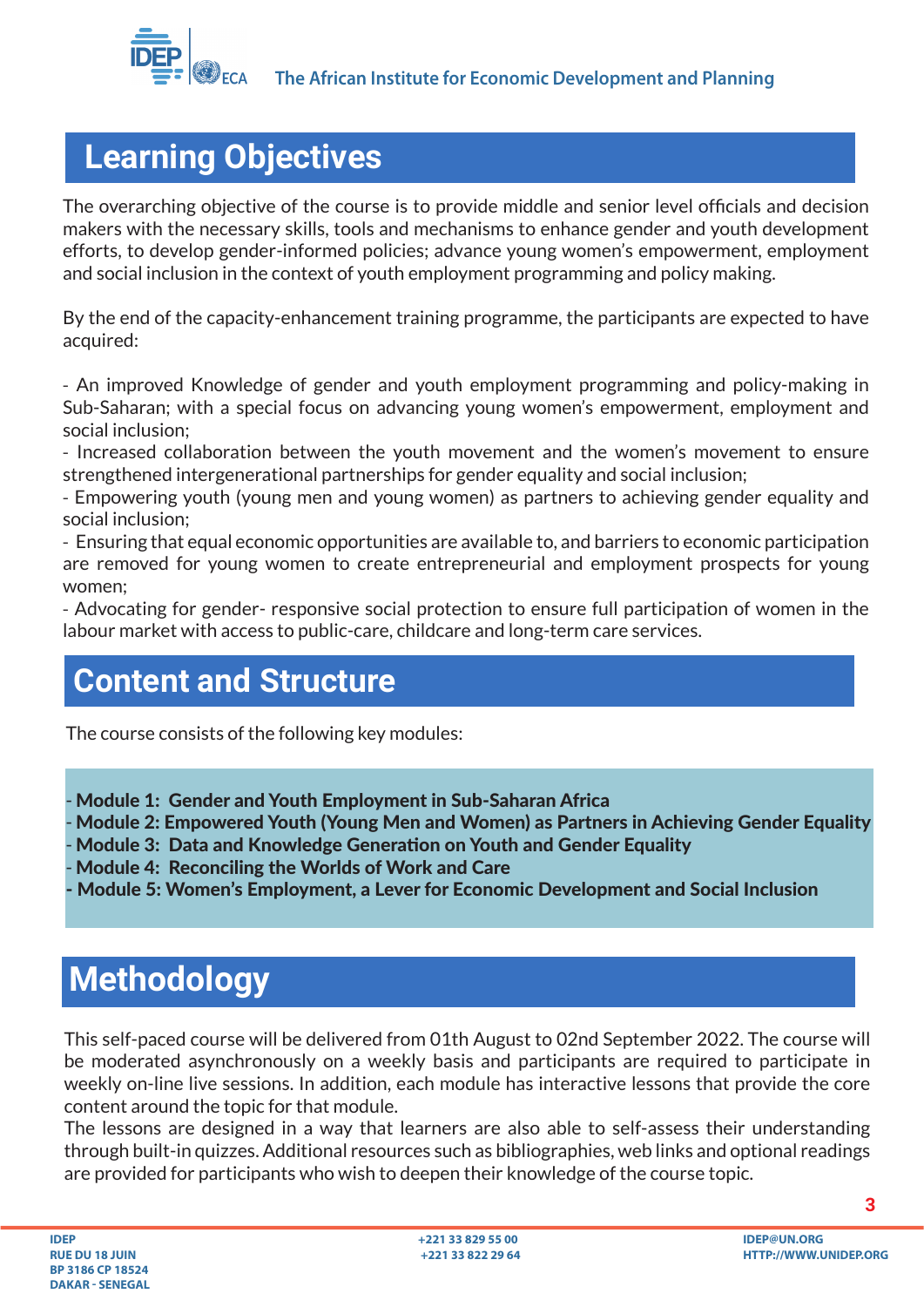

#### **Target Audience**

The target participants are as follows:

- Middle and senior level policy officials and managers directly connected with or responsible for planning, designing, managing, monitoring and evaluating gender and youth development policy and instruments in their countries;

- Officials outside the core planning institutions who play key roles in economic and/or social policy formulation focusing on women, youth employment and social inclusion

#### **Acceptance to the course**

Applicants to the course are expected to have, as a minimum, a bachelor's degree preferably in social policy or Economy. In addition, two years of work experience in the field will be required. Qualified female candidates are strongly encouraged to apply.

Until the registration deadline, participants are accepted to the course on a rolling basis and subject to availability of slots.

Applications must be completed exclusively on IDEP online application platform at

https://idep-applications.uneca.org/

## **Certificate of Completion**

A Certificate of Completion will be issued by IDEP to all participants who successfully complete the course-related self-assessments presented for each module.

#### **Technical Requirements**

Access to internet is an essential condition for participation. The following specifications, as a minimum in terms of hardware and software, are required to take this e-Learning course, please consult your Network Administrator or Systems person to ensure that you have the following:

- Platform: Windows 95, 98, 2000, NT, ME, XP or superior; Mac OS 9 or Mac OS X; Linux
- Hardware: 64 MB of RAM, 1 GB of free disk space
- Software:
	- Adobe Acrobat Reader
	- Adobe Flash Player
	- Microsoft Office (Windows or Mac) or Open Office
	- Browser: Google chrome, Firefox 36 or higher or Internet Explorer 7 or higher
- $•$ Modem: 56 K
- Note that JavaScript, Cookies and Pop-ups must be enabled